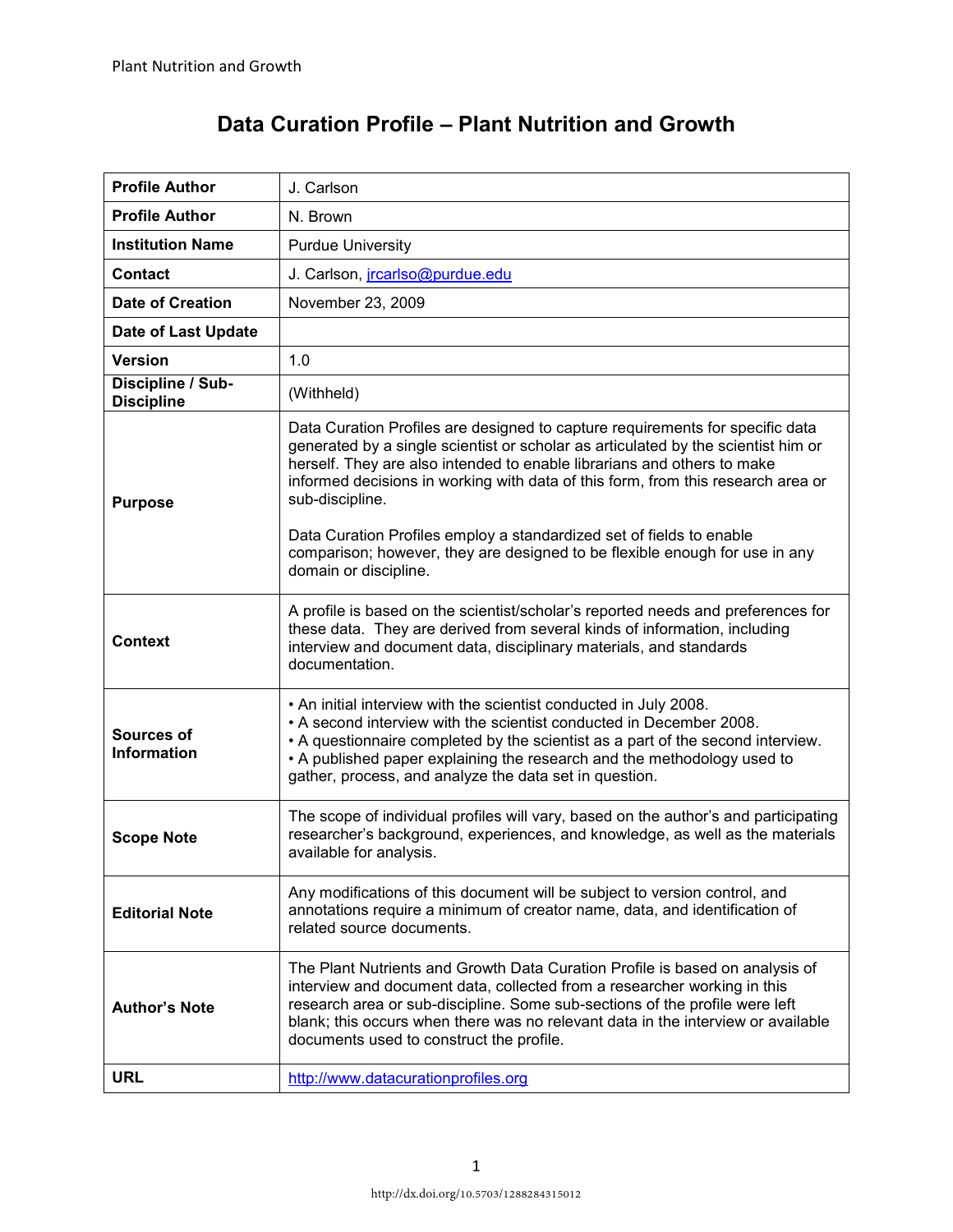# **Brief summary of data curation needs**

The data consist of multiple spreadsheets in MS Excel format, some SAS and Minitab files, and a small number of Power Point files containing images and some descriptive text. The data is potentially useful for multiple audiences, however different audiences would likely have different needs and interests in accessing and using the data. Currently, data description is minimal and would require further development before data could be shared with others, especially if the data is to be accessible to and understood by multiple audiences. The data files can stand on their own, although linkages between the spreadsheets and the gels and blots would be desirable. Use of the data would require attribution to the scientist.

# **Overview of the research**

#### **Research area focus**

The research consists of two separate but related studies. The initial study focused on investigating the effects of phosphorus and potassium nutrients on the ability of alfalfa to recover from stress brought on by the winter season or the close cutting done in harvesting. This study was carried out through manipulating and managing the plants environment through controlling the levels of nutrients provided. Instead of using estimations of plant persistence through "above ground" estimations as is the common practice in this type of research, data for this study was gathered through an intensive sampling process, in which plants and their roots were dug up and counted directly.

The early results from the initial study raised a number of questions about commonly-held assumptions about alfalfa survival rates during the winter; the outcomes were contrary to what was expected. As a result, a second project was launched at the same location to examine growth behavior and persistence of alfalfa during the summer season. This second study focused on examining changes in taproot, physiology, biochemistry and gene expression during the summer to help understand alfalfa persistence through the winter. The second study ran for five years and was conducted on a smaller scale study than the initial one, though the sampling done was more intensive than the first study.

Although the studies are closely related and may be cross-referenced when published, they are considered to be separate and distinct from each other.

#### **Intended audiences**

Other researchers interested in issues of plant nutrition, growth and persistence. The data may have practical value for farmers, government agencies such as the EPA, agricultural companies, and agriculture extension programs.

#### **Funding sources**

A variety of funding sources have sponsored this research over its lifecycle, including his home institution, corporate sponsorships and the USDA. The scientist has not been mandated by his sources of funding to generate a data management plan or share his data with others outside of his research team. He is aware that the USDA is considering such mandates, and would support such a mandate should it come to pass.

## **Data kinds and stages**

### **Data narrative**

Data from both studies in this project consist primarily of field data and plant samples. Variables gathered include the yield and overall health of the plot, the physical characteristics of the plant sample, and the amount of selected nutrients present in the sample. Both studies in the project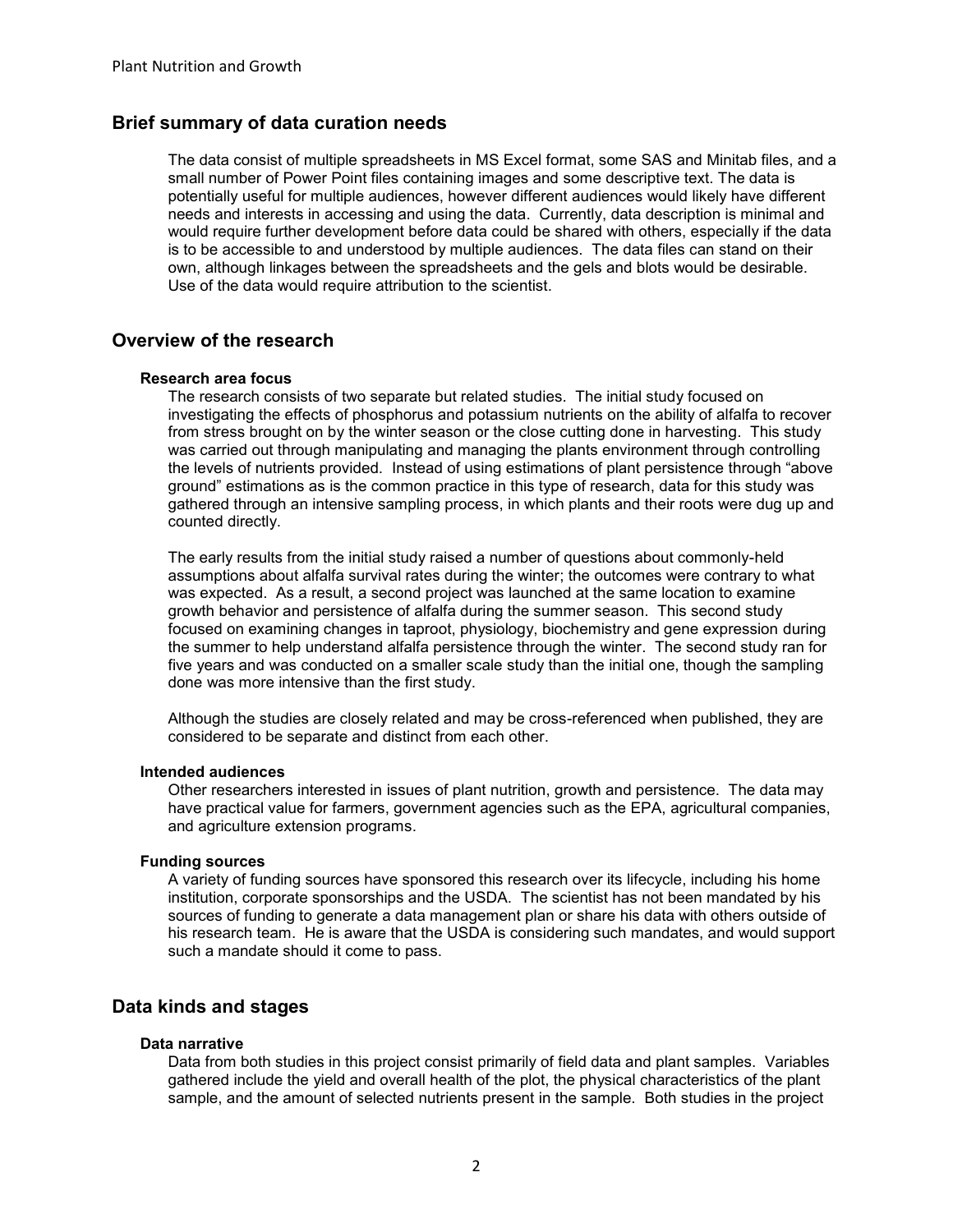have been running for several years and have gathered data at multiple times, resulting in hundreds of data files.

The field data are initially gathered in the field by hand and recorded on printed data sheets. This data is later entered into an Excel spreadsheet.

Plant samples are harvested from the plot. Plant tissues and roots are processed and 30-40 characteristics from the samples are measured in the lab. Data are captured in Excel spreadsheets. Samples are also sent out to a  $3<sup>rd</sup>$  party to determine the amounts of selected minerals in the sample. The data are delivered back to the lab in Excel spreadsheets.

Samples of the soil are taken and analyzed to determine its mineral composition and investigate the linkages and relationships between mineral composition in soil and plant persistence. This information is entered into an Excel spreadsheet.

Each of the two studies has a Master Spreadsheet, which brings together a summary of the data from the multiple data spreadsheets generated from the field observations and collected samples to identify relationships in the data across time and space. These Master spreadsheets serve as the official record of the data.

Additional spreadsheets are derived from the Master Spreadsheet for use as "working files". The Master Spreadsheet, as the official record of the data, is not meant to be altered or manipulated. These "working files" are used as a means of data sharing and temporary storage within the lab group. Once the data are ready for analysis they are imported into a statistical software package (usually Minitab or SAS) for data reduction or statistical analysis.

The scientist also looks at the presence or absence of proteins in the process of re-growth of alfalfa. Gels and blots are generated in the scientist's lab from the roots of the plant sample and are then digitized into images. These gels and blots images are then inserted into Power Point slides for the purposes of annotation and storage.

Weather data, precipitation and temperature, are also gathered from the state climatologist's office to identify and explain effects of environmental conditions on plant growth and health in this project as needed. These data are processed into weekly, or sometimes monthly, averages and correlated with the plant data as appropriate. Raw data are not kept after processing.

The categories in the "data stage" column listed in the table below were developed by the authors of this data curation profile. The data specifically designated by the scientist to make publicly available are indicated by the rows shaded in gray.

|            |                                                                | <b>Typical</b>   |                 |                                                                                                                                                           |
|------------|----------------------------------------------------------------|------------------|-----------------|-----------------------------------------------------------------------------------------------------------------------------------------------------------|
| Data Stage | Output                                                         | <b>File Size</b> | Format          | <b>Other / Notes</b>                                                                                                                                      |
|            | Field Notebook                                                 |                  | Paper; MS       | Plant and soil samples are<br>gathered. Information about the<br>field and observations of the<br>samples are recorded by hand<br>and then entered into a |
| Raw        | Entries; Samples                                               |                  | Excel           | spreadsheet.                                                                                                                                              |
| Processed  | <b>Multiple</b><br>spreadsheets of<br>data from the<br>samples | 100-200kb        | <b>MS Excel</b> | Samples are processed in a lab<br>and data are collected in multiple<br>spreadsheets.                                                                     |
| Integrated | <b>Master</b><br>Spreadsheet                                   | 1 MB             | <b>MS Excel</b> | Data from field observations and<br>processed samples are<br>integrated into a Master<br>Spreadsheet which serves as<br>the official record of the data.  |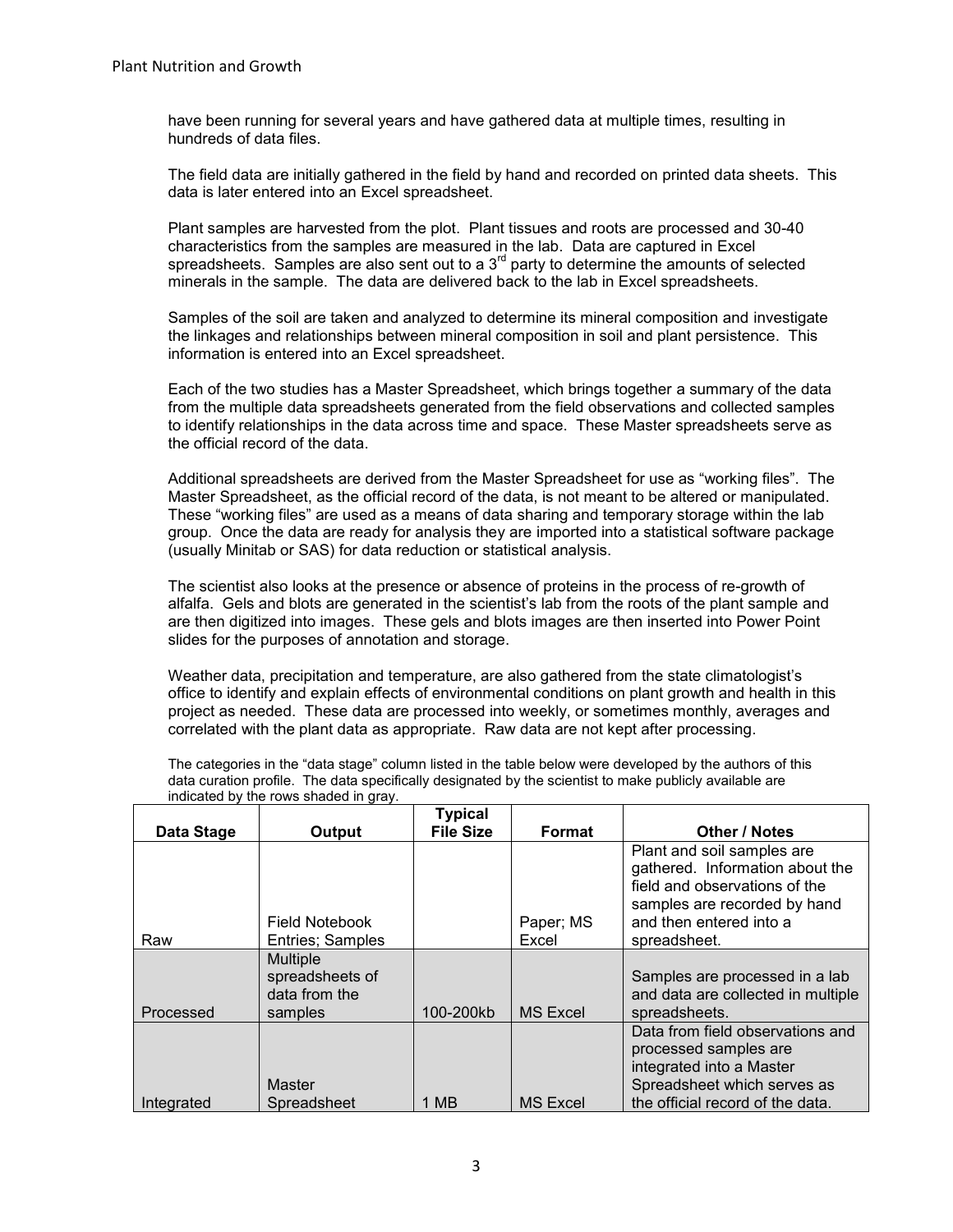| Extraction               | Working copies of<br>the data                               | variable | <b>MS Excel</b>         | Data are extracted as needed<br>from the Master Spreadsheet<br>into working copies.                |  |  |  |
|--------------------------|-------------------------------------------------------------|----------|-------------------------|----------------------------------------------------------------------------------------------------|--|--|--|
| Analysis                 | Data summaries:<br><b>Tables and Figures</b>                | ~50kb    | SAS; Minitab            |                                                                                                    |  |  |  |
| Qualitative              | Gels and Blots                                              | $~10$ MB | <b>MS</b><br>Powerpoint | The images of gels and blots are<br>inserted into Powerpoint slides<br>to enable their annotation. |  |  |  |
| <b>Augmentative Data</b> |                                                             |          |                         |                                                                                                    |  |  |  |
| Weather                  | Weekly / monthly<br>precipitation and<br>temperature ranges |          | <b>MS Excel</b>         | Linking the spreadsheet data to<br>weather data is desirable.                                      |  |  |  |

**Note:** The data specifically designated by the scientist to make publicly available are indicated by the rows shaded in gray. Empty cells represent cases in which information was not collected or the scientist could not provide a response.

## **Target data for sharing**

The data identified by the researcher as having the most research value for others are the Master Spreadsheet and the processed spreadsheets.

The researcher is open to sharing some of his other data files. He has been asked by publishers to share the analyzed data as supplemental files when publishing the findings of the research and would consider placing these files in a repository as well. Sharing the gels and blots files is possible as well; however, additional description and documentation would be required for other researchers to understand and make use of this data.

### **Use/Re-use value of the data**

According to the scientist, these data sets represent a more comprehensive examination of plant persistence than is typically available from other data sets on the same subject because of the methodology used to generate the data (frequency of harvesting and analyzing individual plants rather than examining the plot).

Although the data are limited in that they were gathered exclusively from a single location, the data could be used as a point of comparison with other data sets. Other researchers have expressed an interest in repeating the experiment in different locations and conditions (harsher growing conditions, more severe winters, etc.) to see if the findings of the original study are replicated or not.

Making the analyzed data available could serve as a means of validating the research findings, which have been somewhat controversial. The gels and blots from this project may be of interest to other researchers engaged in studying the expression of genes in plants.

Different audiences would be interested in different aspects of the data, and some audiences may find it hard to identify traits of the data likely to be of specific interest to them if they were presented with the data in its entirety. In an ideal situation, traits of the data likely to be of interest to a particular group (livestock farmers, the EPA, etc.) or for a particular use (performance of fertilizer) would be captured in their own files and identified and described accordingly.

### **Contextual narrative**

Data collection has ceased in both studies. Data have been analyzed and the scientist is in the midst of writing up and publishing the results.

The data primarily consist of hundreds of Excel spreadsheets. File size varies but are fairly small overall, with the largest files, the Master Spreadsheets, at around 1MB. Excel is used to house the data as it is easy to work with and share amongst members of the research team, however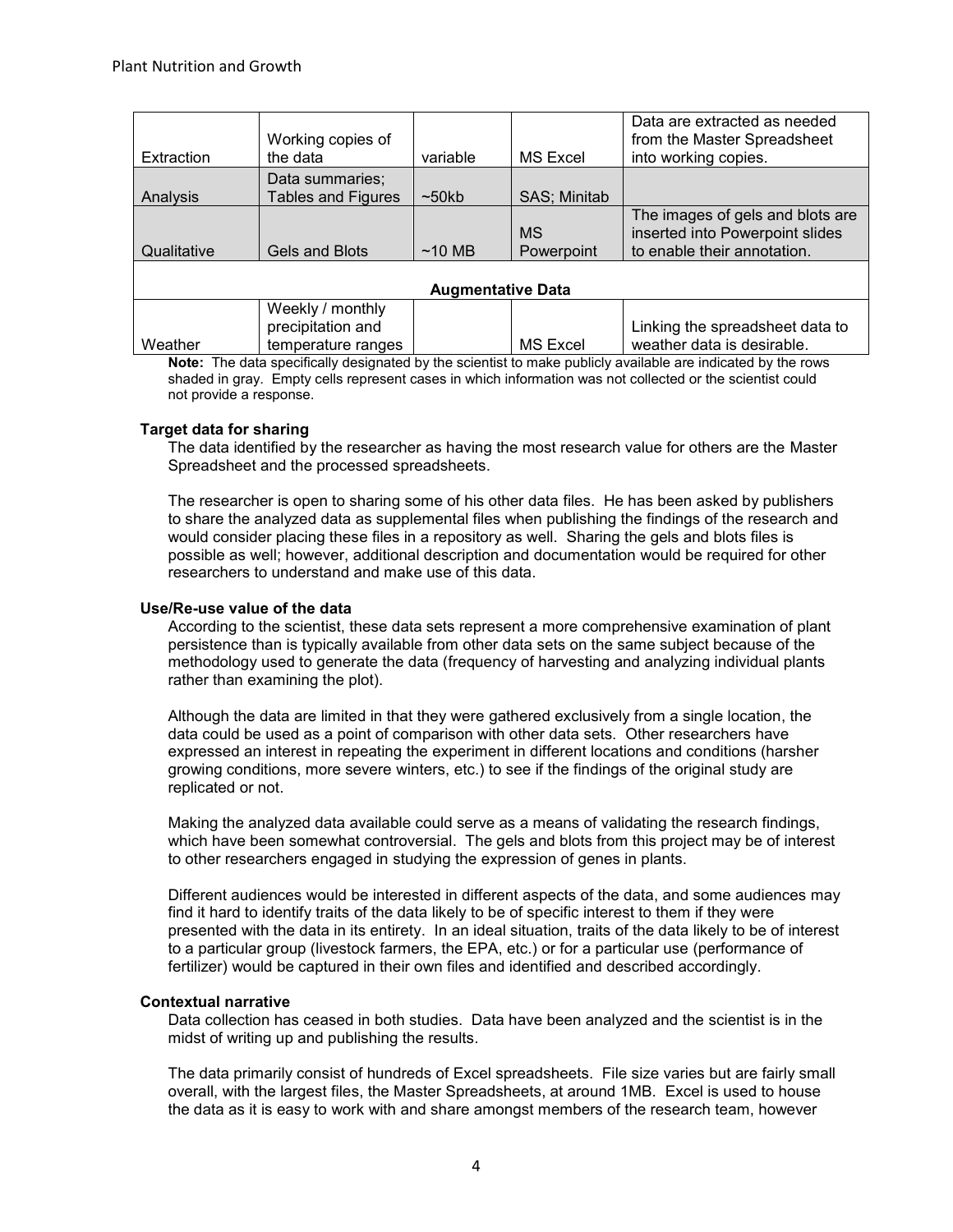Excel is not used for analysis of the data. Data in the Master Spreadsheets serve as the official record of the data and are static. Data in the working files are not as well managed or well documented as the Master Spreadsheet.

Data analysis is performed using SAS and Minitab, although Minitab is preferred as it is perceived to be more compatible with Excel. SAS and Minitab are also used to generate tables and figures of the data. The scientist reports that about ten SAS and Minitab files served as the basis of the findings. These ten would be the files he would consider making available.

The scientist estimates having five Power Point files containing approximately 10 gel and blots images each. Original images from the gels and blots are kept but rarely used as they require the annotation written into the Power Point files to understand and use them effectively. The format of these images was not discussed.

## **Intellectual property context and information**

#### **Data owner(s)**

The scientist believes that the data are owned by the public, as public funding (grants) helped support the research. However, he noted that this stance is not universally held by others in his department.

#### **Stakeholders**

Stakeholders in this project would be the funding agencies who have provided support. According to the scientist, none of his funders have expressed a direct interest in his data from this project, although the USDA is considering implementing requirements for data management and/or sharing for future grant recipients.

#### **Terms of use** (conditions for access and (re)use)

Once the data has been processed, normalized and corrected for any errors, it could be shared for anyone to access and make use of (provided attribution is given).

#### **Attribution**

The scientist is willing to make his data publicly available to others as long as he receives credit when the data is used. The nature of the attribution desired by the scientist might vary depending on the intended use of the data, and could potentially range from an acknowledgement in the paper, a citation to the data, or at a very high level co-authorship of a paper if the data were the core element of the paper.

The scientist indicated that the ability to cite this dataset in his publications is a high priority for him. In addition to enabling attribution, the scientist believes that enabling the citation of the data will help prevent it from being misinterpreted or misused by others, as the original data can be tracked down if any questions arise.

## **Organization and description of data for ingest** (incl. metadata)

#### **Overview of data organization and description (metadata)**

The data are primarily described through annotations made by the scientist or by staff/students at his lab. In the spreadsheet files, these annotations center more on identifying and explaining anomalies in the data than on describing the data itself. Spreadsheet files do however have descriptive column headings that include the unit of measurement (kg, etc.).

Annotations for the gels and blots data serve to explain each "lane" (sample) of data in the image so that it can be understood and used effectively. Annotations listed in the Power Point slides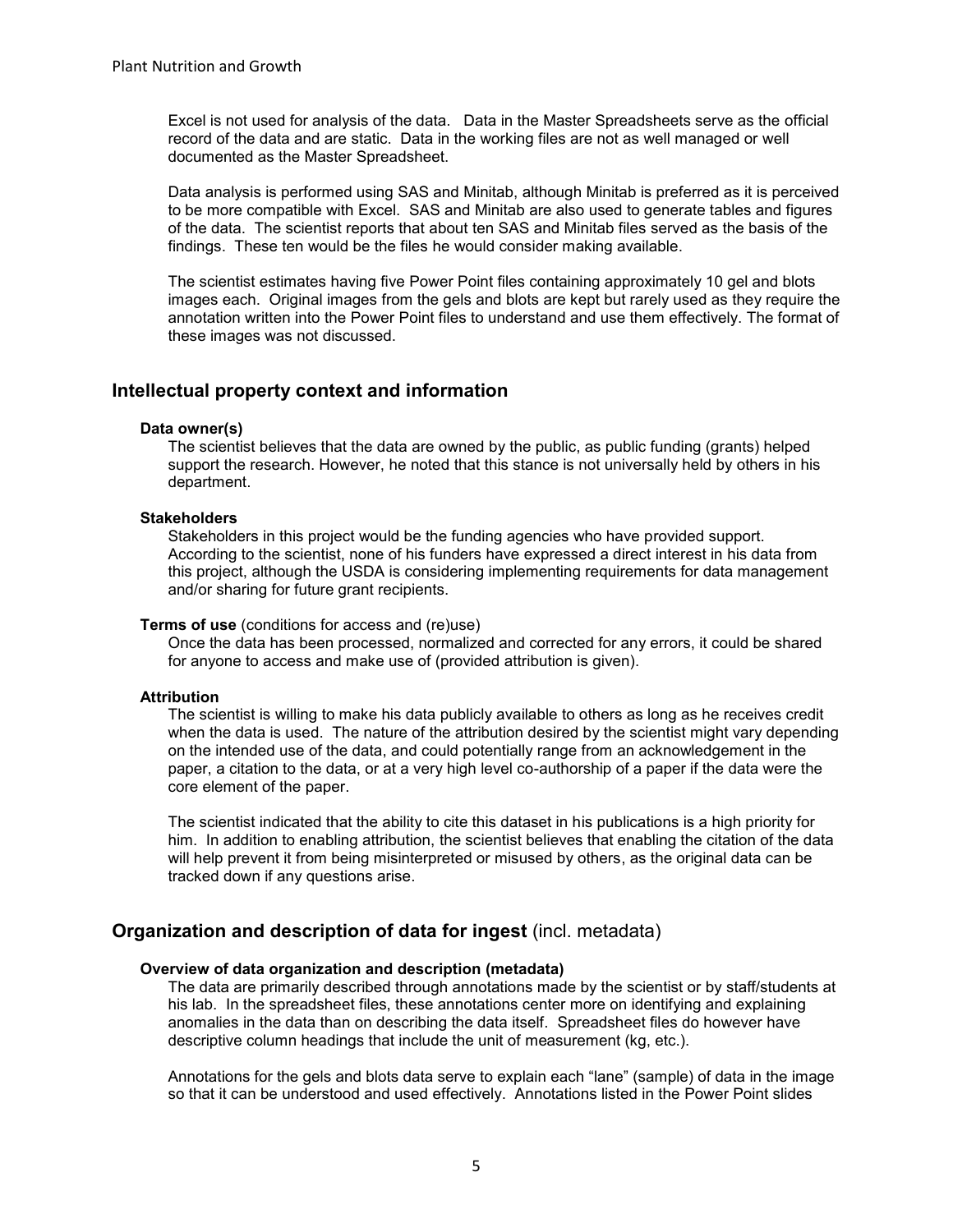holding the gels and blots data include the harvest date and how the sample was processed in the lab.

The data files are organized by the two different studies, then generally by year, then by harvest, (there are four harvests within each year at minimum). Within each harvest are data files for plant yield, compositions, physiology, biochemistry, and enzymology. The gels and blots slides are stored along side the spreadsheets, but are not directly related to them through naming conventions, annotations, or any other means.

### **Formal standards used**

No formal metadata standards, ontologies, or controlled vocabularies have been applied to this data.

## **Locally developed standards**

None.

## **Crosswalks**

NA.

## **Documentation of data organization/description**

Given that the findings from the first study were contrary to what was expected, the scientist noted the need for solid documentation for his data to back it up should the quality of the data be questioned. Specifics of the scientist's current documentation practices were not discussed.

Sharing this data with others would require additional documentation of the research and description of the data files. For example, the abbreviations used in the spreadsheet would need to be defined in the spreadsheets. The processing methodologies used in measuring the plant samples and developing the data would also need to be made available in order for others to understand and use the data. Other needed documentation mentioned by the scientist included information about when, where and how the fertilizer was applied and the plants were harvested.

Documentation needed to share the gels and blots data include the harvest date of the plant sample, the amount of potassium, phosphorus and other minerals in the sample, and information on how the sample was processed in the lab.

# **Ingest**

The scientist indicated that both the ability to automate the submission process and the ability to submit data manually into a repository are medium priorities for him.

The data sets are composed of tabular data in spreadsheet files, the data summaries generated using statistical software packages, and the gels and blots captured in Power Point slides. The connection points between these data sets have not yet been firmly established, nor are the files described sufficiently for use outside of the scientist's lab. It's likely that documentation about the methods and procedures used to generate the data will have to be codified or created to make the data understandable and usable by others.

# **Access**

### **Willingness / Motivations to share**

The scientist has shared this data with colleagues in his field whom he has deemed to have a legitimate purpose in using the data. The scientist is generally willing to share his data with others before his work has been published; although he would want to know how the data would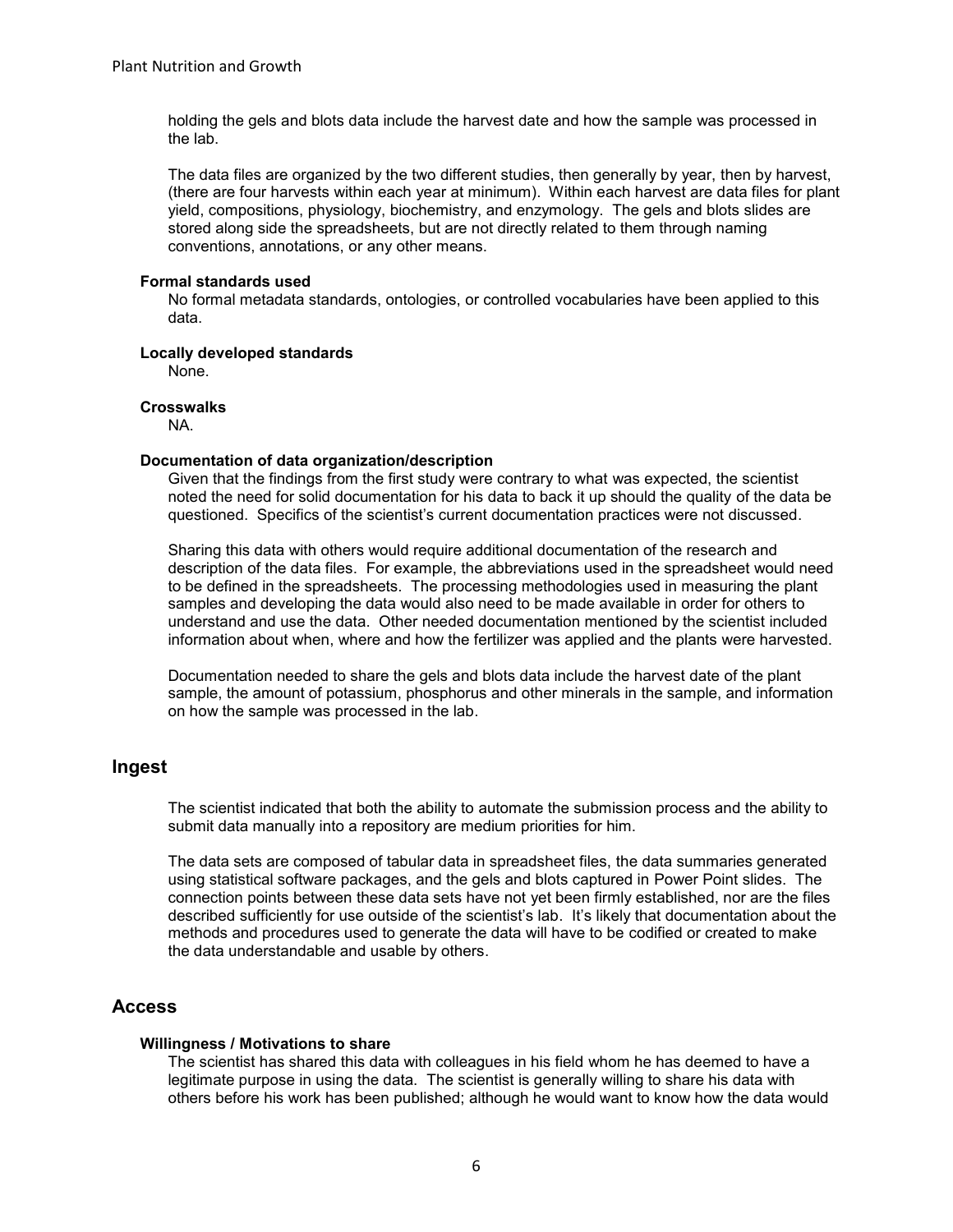be used before access was granted. His colleagues have had experiences in which they felt their data was used inappropriately by others.

#### **Embargo**

Before making his data publicly available the scientist would require a 4 to 6 month embargo on the release of his data. During this time, the scientist would review the data one more time to identify and address any lingering errors.

#### **Access control**

Once the embargo period has passed, the data would be made publicly accessible. No further limitations on access would be required.

#### **Secondary (Mirror) site**

Having a secondary mirror site for the repository to ensure the availability of the data is a medium priority for the scientist.

## **Discovery**

The scientist indicated that he places a high priority on enabling researchers both in his field and outside of his field to easily find his data. Enabling the data to be discovered through internet search engines is also a high priority for the scientist.

The current organizational structure of the spreadsheet data files - study, year, harvest - needs to be maintained as they represent likely points of access to the data. In addition, the spatial attributes of the data and the types of fertilizer treatments given to the plants are also likely access points.

The points of relationship between the spreadsheet data and the gels and blots should be identified and linked between the data files to enhance discovery.

## **Tools**

The ability to connect the data to visualization or analytical tools was given a medium priority by the scientist. SAS, MiniTab and other statistical analysis programs have been used to analyze these data in the past. The data needs to be made available in (a) format(s) where it would continue to be accessible to these and other statistical programs.

## **Interoperability**

Linking the data to the publications that have resulted from the data is a medium priority for the scientist.

One possible use of this data would be as a point of comparison with other plant nutrition and growth data. However, the scientist stated that enabling direct alignment between his data sets and other data may be difficult as different researchers would take different measurements or apply different practices in their own research. The scientist would like to see others replicate elements of his study in different locations and then to add their data to his own to build a richer collection.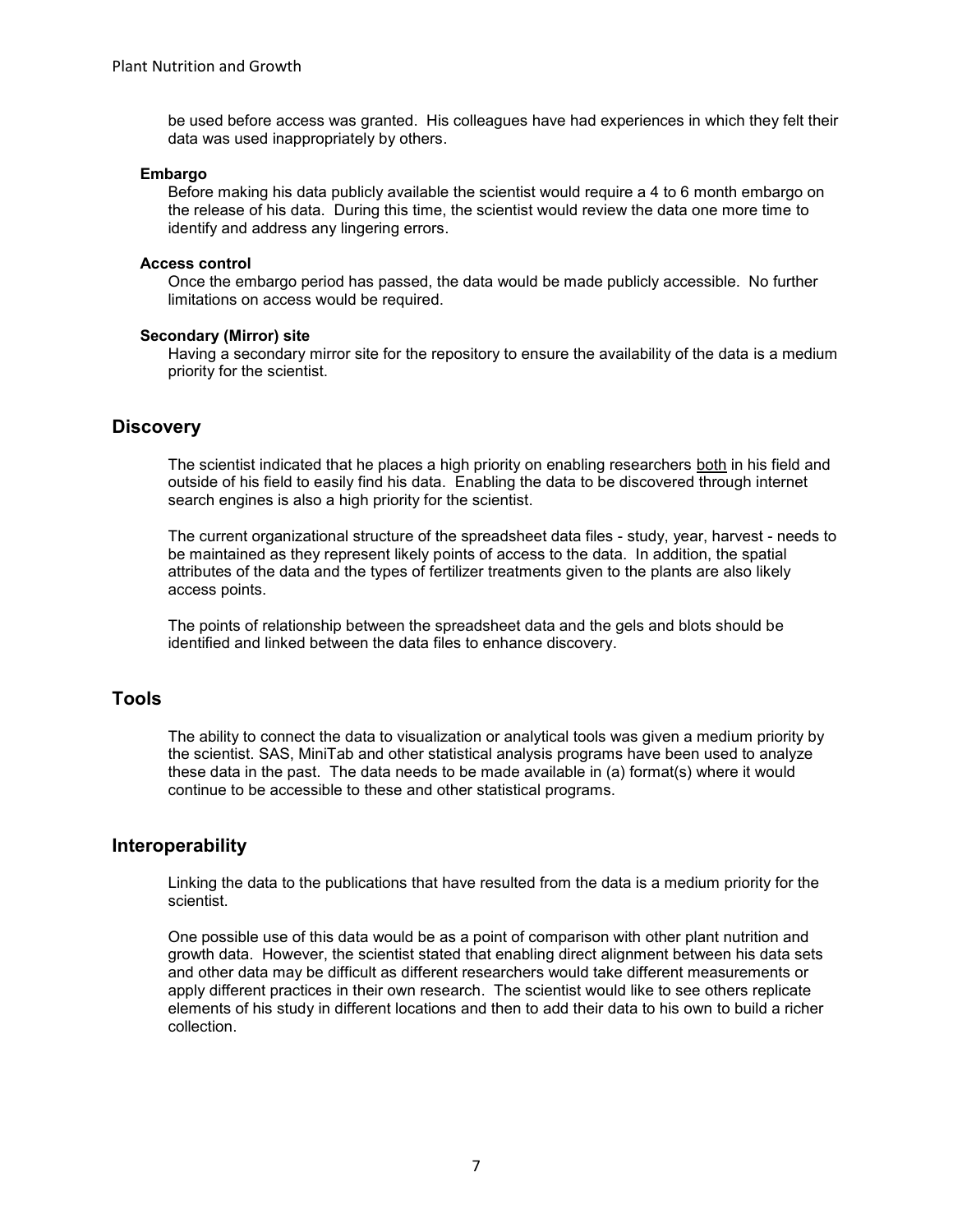# **Measuring impact**

#### **Usage Statistics**

The ability to see usage statistics on how many people have accessed the data is a medium priority for the scientist.

#### **Gathering information about users**

In addition to counting the number of times the data was downloaded, the scientist is interested in learning about who is accessing the data and what institution they are from. This information would serve as another means to make connections between researchers who may have similar research interests.

Another feature for a data repository that would be useful to the scientist would be a notification system, alerting the scientist when ever the data was downloaded.

#### **Data management**

#### **Security/Back-ups**

The primary means of data backup has been an external hard drive located in the scientist's office. The scientist has not used his department's network server for back up purposes, but may do so in the future.

Paper copies of field notes are kept in the scientist's office as backup, but are not generally used. Field notes are primarily kept as a means of verifying the research findings in case there are questions.

Students who are making use of the project data for their dissertations are required to submit their data files to the scientist once they have completed their dissertation. These files are kept by the scientist on a back-up hard drive in his office and are not accessed unless questions are asked or information is needed.

#### **Secondary storage sites**

Both a secondary storage site and a secondary storage site at a different geographic location are high priorities.

# **Preservation**

Strong concern was expressed by the scientist that the documentation and description of how the data were gathered be preserved along side of the data, as this information is key in enabling others to understand and use the data.

#### **Duration of preservation**

The scientist indicated that this data set has lasting value and therefore should be preserved indefinitely.

#### **Data provenance**

Documentation of any and all changes made to the data over time is a high priority for the scientist.

#### **Data audits**

The ability to audit the data within the repository is a high priority for the scientist.